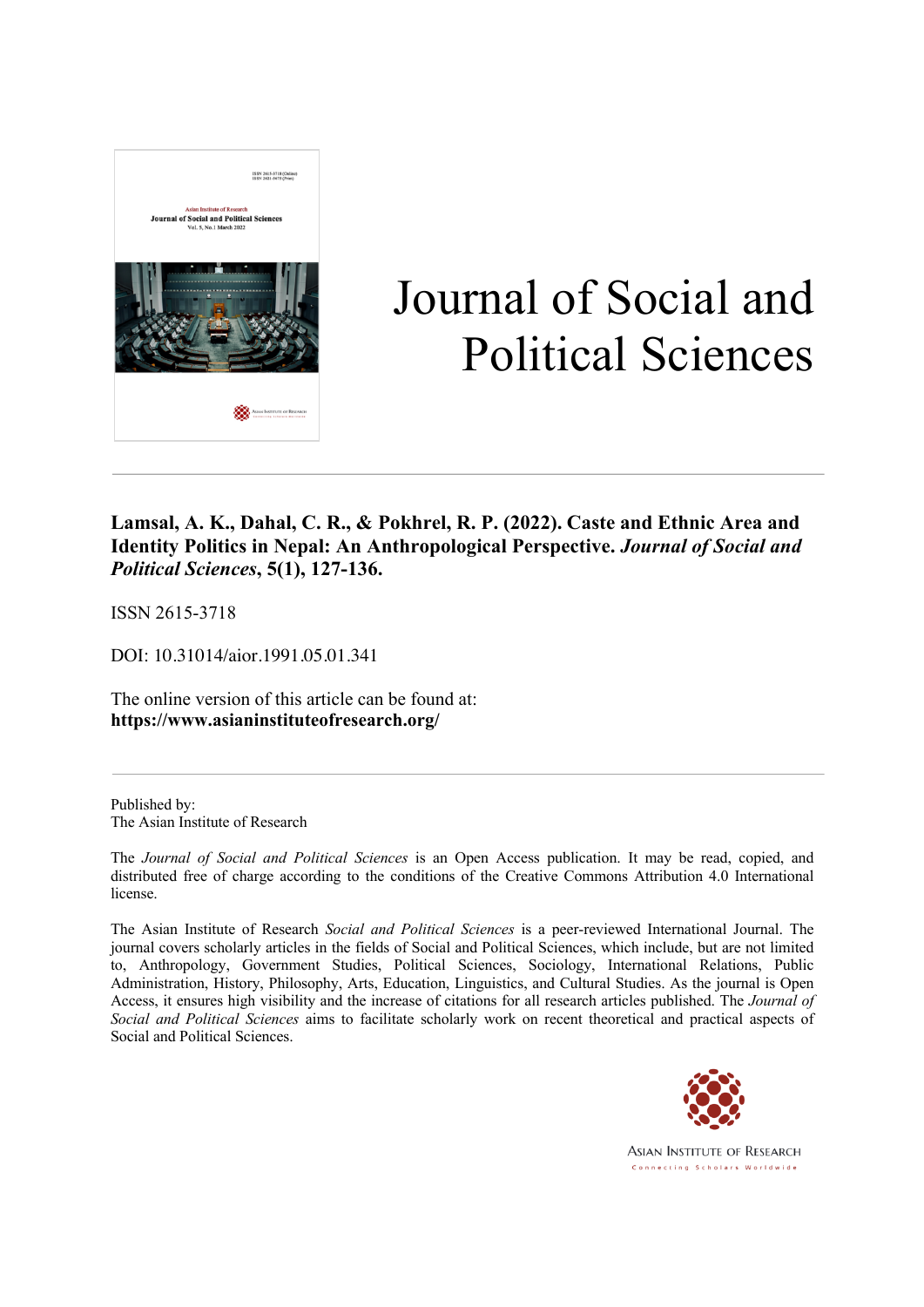

# Caste and Ethnic Area and Identity Politics in Nepal: An Anthropological Perspective

Apar Kumar Lamsal<sup>1</sup>, Chakra Raj Dahal<sup>2</sup>, Ram Prasad Pokhrel<sup>3</sup>

<sup>1</sup> Principal author, Associate Professor, Nepalese History, Culture, and Archaeology, Post Graduate-Campus, Biratnagar, Tribhuvan University, Nepal. Email: apar.lamsal@pgc.tu.edu.np

<sup>2</sup> Corresponding author, Lecturer, Political Science, Mahendra Multiple Campus, Dharan, Tribhuvan University, Nepal. E-mail: chadai75@gmail.com; chakraraj.dahal@mahmc.tu.edu.np

<sup>3</sup> Co-author, Lecturer, Sociology, Post-Graduate Campus, Biratnagar, Tribhuvan University, Nepal. Email: ram.pokhrel@pgc.tu.edu.np

Correspondence: Chakra Raj Dahal. E-mail: chadai75@gmail.com; chakraraj.dahal@mahmc.tu.edu.np

#### **Abstract**

Every individual and ultimately the group try to identify him or herself as distinct as and more supreme than others through some symbols. This identification process is used by human beings as a tool for either psychological or biological or we can say the survival benefit. In this way, identity becomes a means of benefit. There may be so many types of identity symbols and cultural identity is one of them. Sharing the same identity symbols creates a distinct culture area. The culture area is a geographical concept of culture. This article examines the identity-making politics in modern Nepal based on different cultural elements, particularly caste and ethnicity. Therefore, this article proposes the concept of 'caste and ethnic areas,' other than culture areas, which are widely used in anthropological literature. Data were collected from primary and secondary documents and observations of Nepalese politics over a long period. A retrospective research design was applied in this study.

**Keywords:** Caste, Culture, Culture Area, Ethnic Group, Geographical Area

#### **1. Background**

It is taken for granted that caste and ethnicity are components of culture on the one hand and every caste and ethnic group may have similar kinds of culture on the other hand. However, a particular ethnic identity may subsume many different cultural identities (Guneratne, 2002). Again, ethnicity itself symbolizes the geographical and cultural groups. Ethnic or nationality is a social group with its mother tongue, native area, and religious tradition (Gurung, 2003). Here, we propose the terminology 'caste and ethnic area' other than 'culture area' in the context of Nepal, though we have emphasized 'culture area' because it is well-established in geography and anthropology.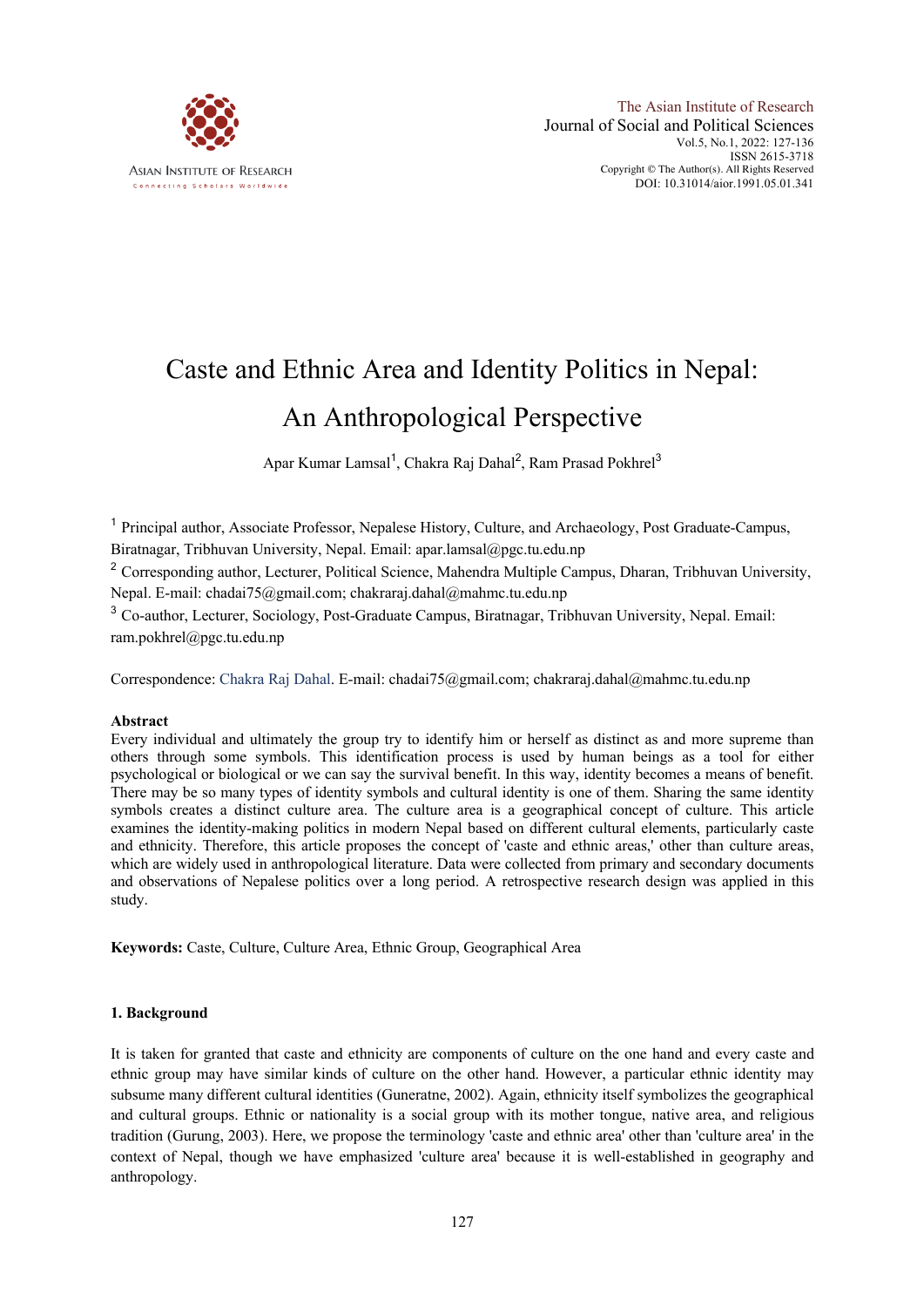It is said that there is a political interest within cultural consciousness (Tamang, 2062). The purpose of this article is to describe the identity-making politics of Nepal based on various castes and ethnic areas. Though various caste/ethnic groups have diffused in different parts of Nepal, they still centralize in their traditional areas (Gurung, 2003). Caste and ethnic areas have been described based on some similar kinds of cultural elements such as religion, language, and historical habitation, etc.

#### **2. Methodology**

This study was based on a retrospective design. This research was based on data collected from secondary materials and observations of Nepalese politics over a long period. Experiences were another method of data collection in this study. It is not described in every detail of ethnic area and form and content of different autonomous culture-based states proposed by different political and ethnic organizations, but it is a bird's eye view over this matter.

#### **3. Conceptual Clarity**

The word 'culture area' was first probably used by O. T. Mason (McGee and Warms, 2013). A culture area is a geographical unit of culture (Kroeber, 1939). A norm or standard form of tribal culture readily distinguishable from others is called a type of culture that has its geography and the segregation of cultures of the same type will form a geographical area characterized by the type (Wissler, 1965). The concepts of culture region, a cultural region, culture area, cultural area, and culture sphere are used by different scholars in anthropology and geography with similar meanings. However, the concept of culture area originated from museum curators and ethnologists during the late 1800s as a means of arranging exhibits. It was the classification of museum collections on natural geographical lines instead of evolutionarily schematic ones, according to Boas, as quoted by Kroeber (1939).

Variety of things including physical, for example, climates, landforms, and natural vegetation and so on and human for example cities, towns, custom, religion, agriculture, transportation systems, and industries and so on (i.e. culture) characterize our planet. A culture region is a portion of the Earth's surface that has common cultural elements. The culture region is the place where certain cultural traits or cultural communities are located. There are varieties of cultures on Earth and each contributes to global diversity and culture regions. Cultural geography is the study of these varieties of cultural differences that characterize the people and land.

The culture region is identified based on one or some cultural elements such as religion, language, subsistence system, political and social organization, etc. Every culture region may have some kind of cultural landscape. Culture landscape consists of material aspects of culture that characterize the Earth's surface. That includes buildings, shrines, signage, sports and recreational facilities, economic and agricultural structures, crops and agricultural fields, transportation systems, and other physical things.

Anthropologists also use the terminology 'culture area' but similar meaning with 'culture region.' This term is used to describe the areas within which the ways of life of the residents are relatively distinctive and homogeneous (Berreman, 1963). The concept of culture area is a means to an end and the end may be either understanding of culture process or the historic event of culture (Kroeber, 1939). But the anthropological concept *kulturkreis* is not synonymous with culture region.

Culture area is an area or region encompassing a group of cultures, usually contiguous, which share a set of traits that distinguish them from the cultures in other such areas, also the group of cultures within such an area (Weiss, 1973). A culture area is defined as a more or less contiguous ethnographic area inhabited by peoples who share cultural traits to an extent that distinguish them from other societies (McGee & Warms, 2013).

However, every cultural region may have a certain diversity. Certain names can be coined for a certain region based on dominant cultural elements. Culture region is not primordial but historical. Due to the different reasons,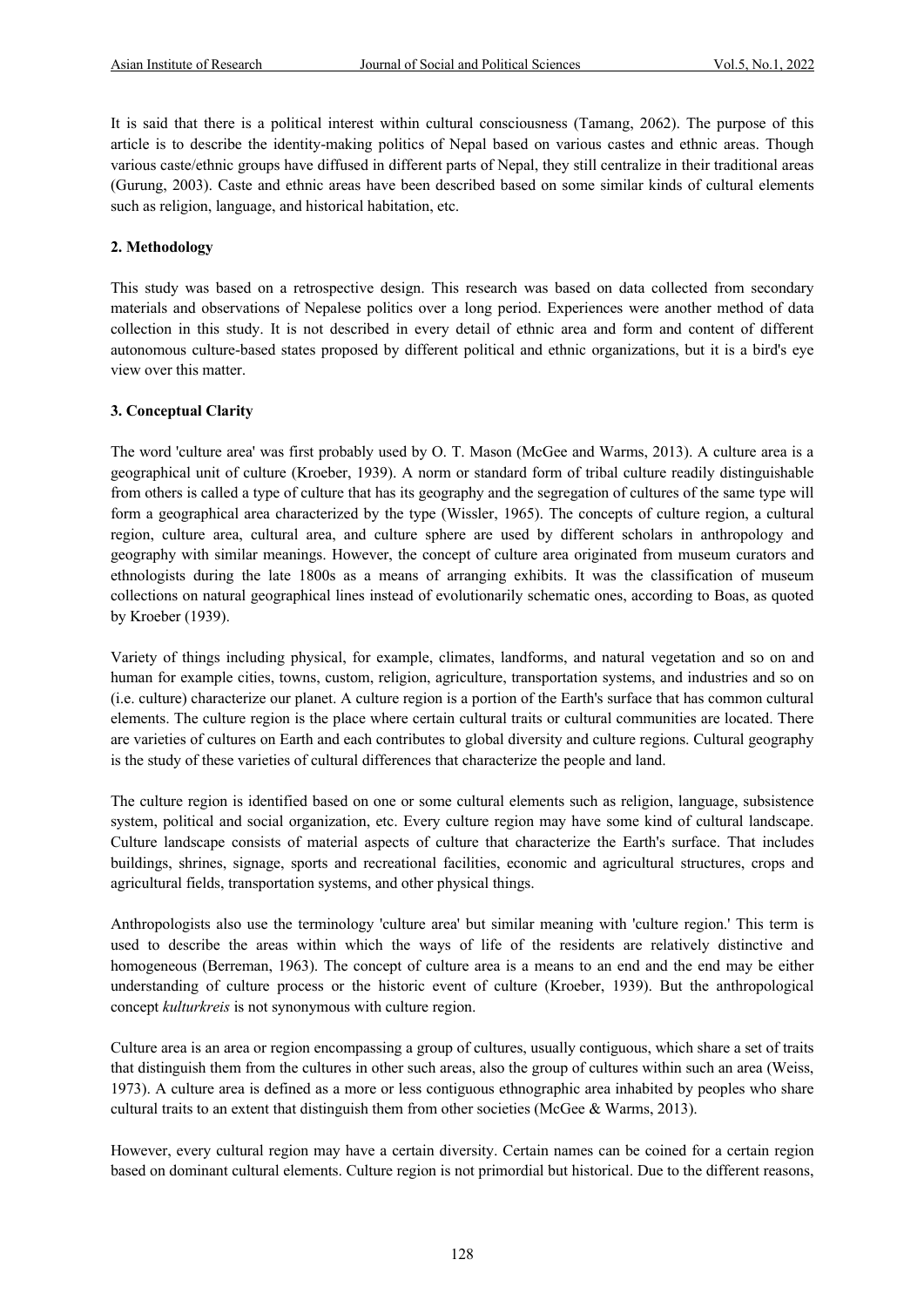it may be changed, disappear, expand, and contract. Identifying and mapping culture regions shows us a particular geographical area where particular cultural traits or cultural communities are located.

Human beings should make a strategy for survival according to the environment and terrain where they live. People of different regions may have different problems and prospects and may also have different knowledge, perspectives, and experiences to tackle them. That is why, culture may be different and ultimately culture region, too.

#### **4. Empirical Findings**

#### *4.1. Indian Sub-Continental Context*

Berreman (1963) described the different culture areas of India, Burma, Nepal, Pakistan based on cultural tradition and culture type (similar culture rather than a real continuity) and broadly categorized them into four cultural traditions within the two culture types as follows:

| <b>Cultural type</b>     |             | <b>Cultural tradition</b>            |  |
|--------------------------|-------------|--------------------------------------|--|
| 1. Aryan of Indo-Iranian | $a_{\cdot}$ | Indian or South Asian                |  |
|                          |             | b. Afghan-Iranian or Southwest Asian |  |
| 2. Tibeto-Burman         | $a_{\cdot}$ | Tibetan                              |  |
|                          |             | b. Southeast Asian or Burman         |  |

#### *4.2. Nepalese Context*

Geographically, Nepal is divided into several segments by the mountains, rivers, and terrain. Geographical diversities parallel to the ecological diversities in terms of climate, physical features, landscape, and altitude. Historically, different castes and ethnic groups have been come into Nepal and settled here. Politically, due to the different reasons including geographical ones, Nepal is divided into different petty states in its long history. Though Nepal is an isolated land cut off with sharp finality from the north and south, this has always become the 'melting pot' for both the people of the north and south. These historical, political, and geographical facts, which are not mutually exclusive, create different culture regions within the country and influence the present identity politics of Nepal.

Nepalese culture regions are broadly categorized by Berreman (1963) according to the three geographical elevations of Nepal. South-Asian culture, Indo-Aryan language, Hinduism, and settled agriculture- continues from the plain of North India are found in people of Terai except Tharu. People of the western and eastern part of low and middle Himalayas practices South Asian culture and combined culture with Tibetan, Indian and aboriginal characters respectively may continue from Southeast hill cultures. Tibetan culture-Tibetan language, Lamaistic Buddhism, and combination of pastoralism and settled agriculture found in Himalayan people also continue from Tibet. Table 1 also broadly categorizes the caste/ethnic region of Nepal.

The national population census of 2011 also proved that Nepal is a multiethnic and multilingual state. Among slightly more than 2.6 million Nepali people, there are more than a hundred ethnic and lingual groups. The report of the Central Bureau of Statistics (2012, p. 4) states;

There are 125 caste/ethnic groups reported in the census 2011. Chhetri is the largest caste/ethnic groups having 16.6% (4,398,053) of the total population followed by Brahman-Hill (12.2%; 3,226,903), Magar (7.1%; 1,887,733), Tharu (6.6%; 1,737,470), Tamang (5.8%; 1,539,830), Newar (5.0%; 1,321,933), Kami (4.8% ; 1,258,554), Musalman (4.4% ; 1,164,255), Yadav (4.0% ; 1,054,458) and Rai  $(2.3\% \div 620,004)$ .

There are 123 languages spoken as mother tongue reported in census 2011. Nepali is spoken as mother tongue by 44.6 percent  $(11,826,953)$  of the total population followed by Maithili  $(11.7\% 3,092,530)$ , Bhojpuri (6.0%; 1,584,958), Tharu (5.8%; 1,529,875), Tamang (5.1%; 1,353,311), Newar (3.2%;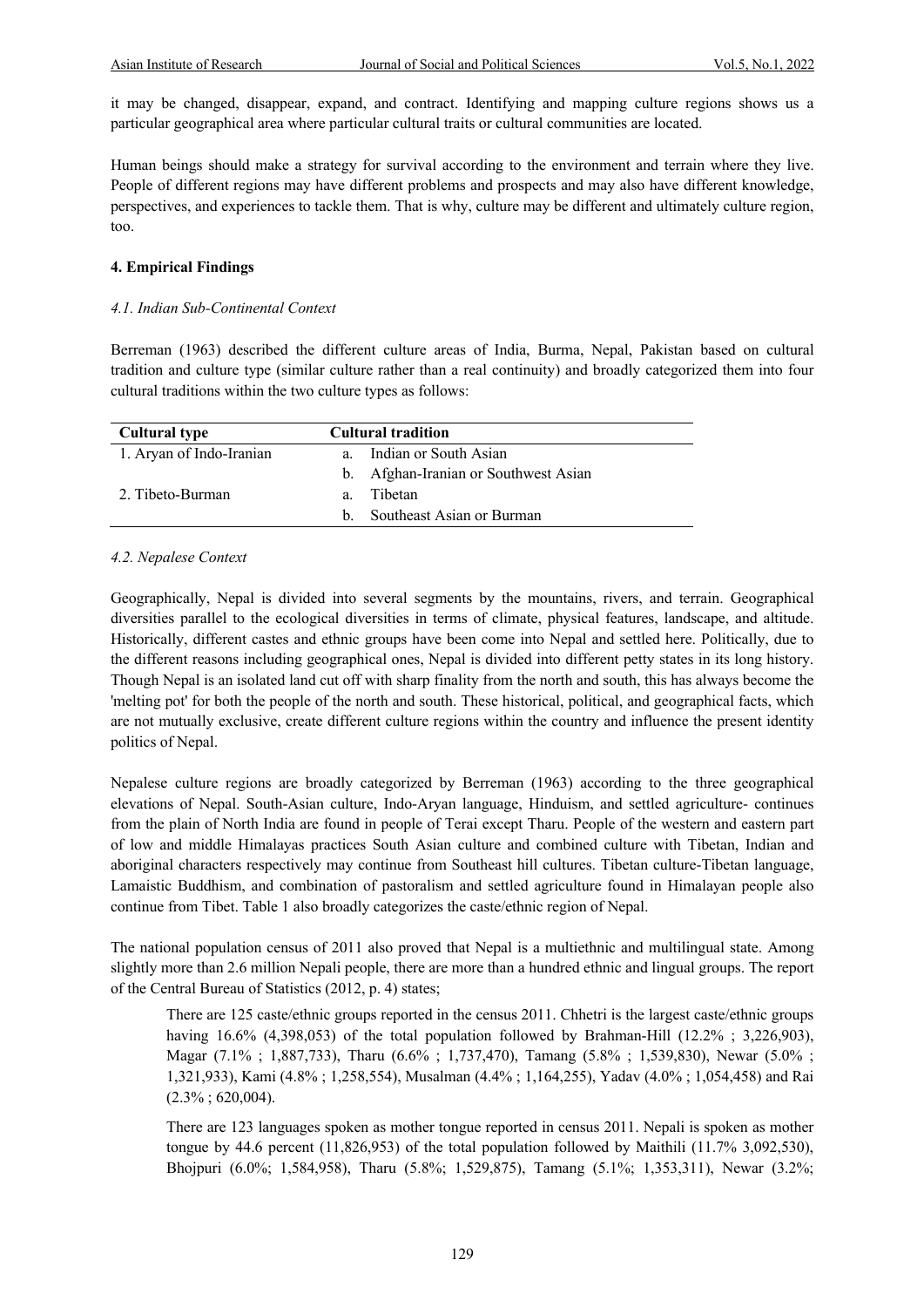846,557), Bajjika (3.0%; 793,418), Magar (3.0%; 788,530), Doteli (3.0%; 787,827), Urdu (2.6%; 691,546).

In the words of Stiller (1975, p. 13), "This area was always an area where the Mongolian people from the north and the Indo-Aryan people from the south met and mingled." Although different ethnic groups have their own traditional homelands, due to the different opportunities and challenges, people within the country are also migrated and intermingled.

Any country may fit into many different culture regions. Nepal is considered as the 'ethnic turntable of Asia' (Hagan, 1971). There are more than 123 castes/ethnic groups living within the small territories of Nepal. Different censuses and researches show that these groups cover only caste and ethnic groups other than language groups, for example. Bengali and religious groups Churaute, Muslim, and Sikh. The ethnic label is applied either by outsiders/state (e.g. Tamang) or by people themselves (e.g. Magar) in Nepal (Guneratne, 2002). Under the Tharu ethnic identity, many cultural groups live in *Tharuwan* as they claim.

Because certain caste/ethnic group is traditionally concentrated in certain areas, it is customary to call this place as the land of this particular caste or ethnic group, for the example, *Kirant Pradesh* for hill region eastward from *Sunkoshi* river, *Magarat* for the land between *Karnali* and *Gandaki* rivers, *Khasan* for westward from *Karnali*  river, *Bhot* for high Himalayan region and *Tharuwan* for whole terai (Bista, 2001). Shrestha (1981) demarcates the habitation of different caste and ethnic groups into three layers as the core area, middle area, and peripheral zone. Kroeber (1963) believes that culture areas are mostly addressed by geographical name however they also denote particular culture. But, Nepalese cultural areas are expressed by ethnic names such as *Limbuwan*, *Khambuwan*, etc.

#### **5. Identity Politics**

Nepali state not only organized the people into different castes and other groups in the Varna framework but also has tried to Hinduize them in different historical periods. People also felt proud to be Hindus. But, the present identity politics of Nepal based on caste and the ethnic area comprising with the history, language, and traditional habitation, etc. is cultural revival and partially culminated as the establishment of the federal state. The concept of caste/ethnicity is related to cultural change inspired by politics (Gurung, 2066). There are both positive and negative aspects of political mobilizations based on ethnicity (Sah, 2013).

According to Lawoti (2007) between 1770 to 1979, there were at least twenty-five ethnic and regional-based mobilizations against the state, most occurred among ethnic *Limbus* and *Rais* in the eastern hills. After the establishment of democracy in 1950, the first regionalist movement was made by The Nepal Terai Congress demanding the autonomous Terai state (Thapa, 2009). After the re-establishment of democracy in 1990, various ethnic organizations based on certain regions and ethnicities were established and eight organizations among them came under the single umbrella of 'The Nepal Federation of Nationalities'. Due to the cultural consciousness, people began to de-Hinduize after the reestablishment of democracy in 1990. The state has also been accommodating the demand for different groups of Nepal. In this way, today, Nepal is in the process of de-Hinduization the kingdom and thus the 'rules of the game' are changing (Skar, 1995).

The main demand of regional organizations after the reestablishment of democracy in 1990 was an autonomous state based on ethnicity in their respective geographical areas. But claim to separate states by different organizations was sometimes overlapping. *Khambuwan Rashtriya Morcha* was the first revolutionary ethnic organization founded in 1992 started the identity politics by demanding the *Khambuwan* as an autonomous state based on culture region. It claimed the area of present districts of Udayapur, Khotang, Bhojpur, Okhaldhunga, Solukhumbu, Dhankuta, Sankhuwasava, Ramechhap, Sindhuli, Dolakha, Saptari, Sunsari, Siraha, and parts of Sarlahi, Mahottari, Dhanusha and Morang (*Khambuwan Rashtriya Morcha*, 2010). 'Federal Limbuwan State Council' was another region-based ethnic organization of Limbus established in 2005 but the Federal Democratic National Forum and Federal Limbuwan State Council (Revolutionary) were emerged by splitting this organization later on. They demanded the Limbuwan autonomous state comprising the nine districts of the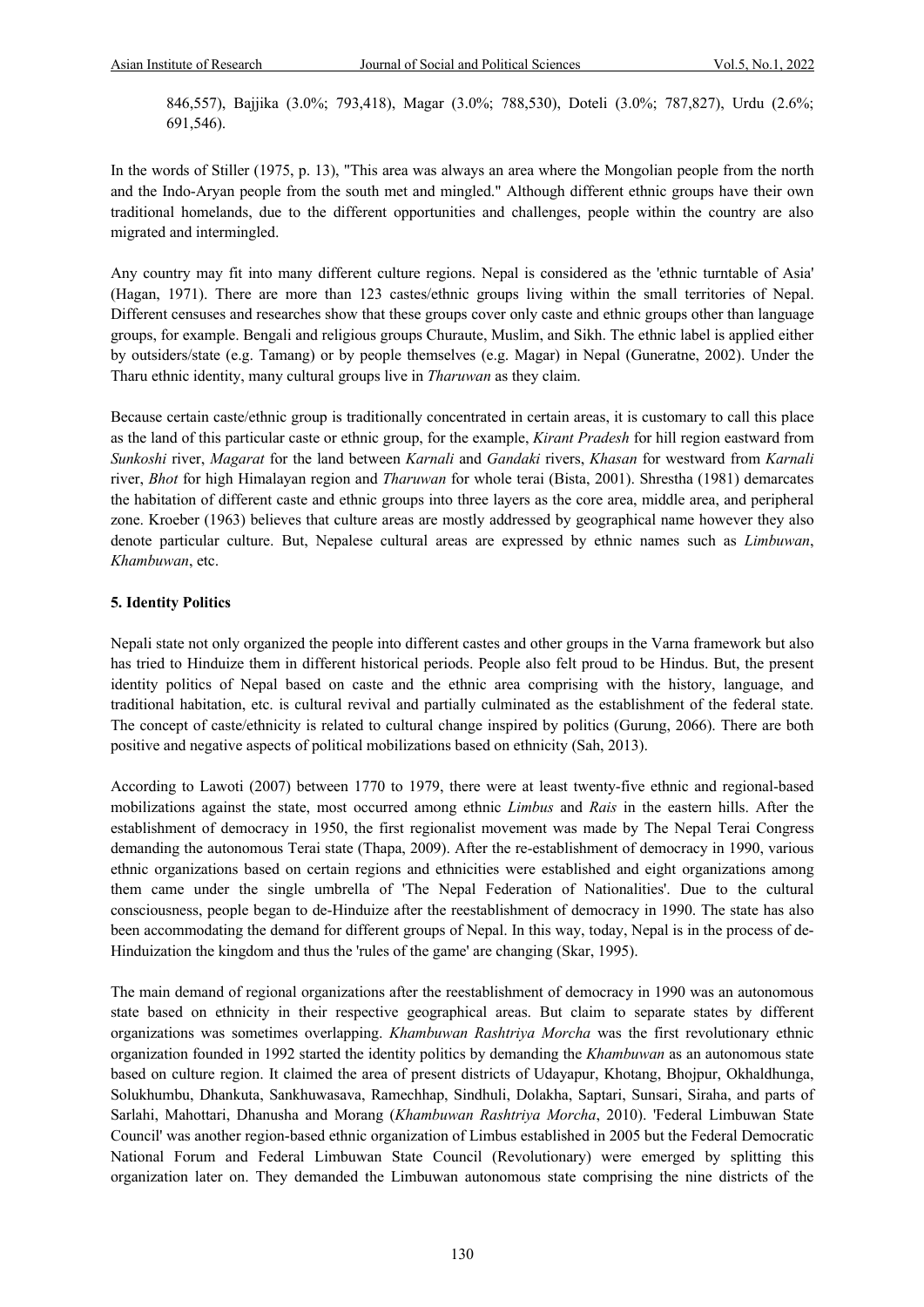eastern part of Nepal-Taplejung, Panchthar, Ilam, Jhapa, Sankhuwasabha, Terathum, Dhankuta, Morang, and Sunsari.

The Interim Constitution of Nepal was amended for the first time on 14 March 2007 within two months of its promulgation on 15 January 2007. The amended provision of the constitution declared that the form of reconstructing Nepal would be federal as well as it opened the way for a more inclusive democracy. The first amendment of the constitution was the outcome of the Madhesh movement. Hachhethu (2007, p. 1) observes:

Madhesh uprising – a 21-day long mass movement participated in by large masses of the Madheshi population – was an unprecedented event parallel to *Janandolan II* of April 2006. It was a landmark event in bringing out regional-based ethnonationalism as one of the prominent issues in the national discourse on restructuring the Nepali state.

The State Restructuring Commission was formed on 14 July 2010 to provide suggestions regarding the federal division of Nepal (BBC News/Nepali, 2010). However, members of the commission could not reach the meeting point in the case of the federal division of the country. Among the nine members of the commission, six members including the president suggested 11 provinces. Among these provinces, seven would be based on ethnicity and they would be Kirat, Magarat, Tamsaling, Newa, Tamuwan, Limbuwan, and Tharuwan. Similarly, members of the commission suggested that three provinces would be according to geography and they should be Karnali-Khaptad, Mithila-Bhojpura-Koch-Madhesh, and Lumbini-Avadh-Tharuwan. The last one is a nongeographical province for Dalit. The remaining three members of the commission submitted a separate report with the suggestion of six provinces; based on strengthens and probability demarcated by rivers (BBC News/Nepali, 2012).

Nepal Communist Party (Maoist) started its armed revolt 'people's war' in 1996. Although it was a class war Maoists raised the issues of caste and ethnicity of Nepal. The election of the Constituent Assembly (CA) was the bottom line of the Maoist when they were negotiating with the government. They practiced the federal division of Nepal in their party's organization during the wartime. Finally, the alliance of seven parties and Maoist launched the people's movement in April 2006. In the pressure of the movement the direct regime of King Gyanendra's had ended. The election of CA was held in 2008. More than 60 percent of the newly elected members were associated with left-oriented politics in the CA and it was truly inclusive because the elected members were from different social dimensions, and it broke out of the mold of Nepal's socio-political culture of "institutionalized exclusion" (Manchanda, 2008). However, the first CA could not draft the constitution for the country. After nearly four years of political negotiation, in May 2012 it was dissolved before it could finalize the long-awaited constitution (Pokharel & Rana, 2013).

The Communist Party of Nepal (Maoist) sketched out the federal structure with thirteen provinces during the CA election, 2008, consisting of two regional and eight ethnic ones, with the Madhes ethnic state subdivided further into three linguistic units (Thapa, 2009). They were, *Seti-Mahakali, Bheri-Karnali, Magrat, Tharuwan, Tammuwan, Tambasaling, Kirat, Limbuwan, Kochila, Newa, Abadh, Bhojpura*, and *Mithila*. Changing Maoist Party - United Communist Party of Nepal (Maoist) (2013, p. 11) proposed 11 provinces in its commitment paper (manifesto) of the second election of the constituent assembly. Maoist replaced it with *Madhesh,* a single province, instead of *Abadh, Bhojpura*, and *Mithila*, as proposed in 2008. Remain were the same as in 2008. The Communist Party of Nepal–Unified Marxist-Leninist (UML), which had come out most strongly against the recognition of identity as a basis of federalism. Another major party Nepali Congress did express its clear vision about neither federal boundaries nor its bases (Thapa, 2009).

Finally, the Constitution of Nepal promulgated by the constituent assembly in 2015 established the federal system of government in Nepal. The constitution has divided Nepal into seven provinces. But, the concept of a federal state based on cultural identity is not materialized.

The main movement after the conflict in Nepal is related to the demand for caste/ethnic-based federal state (Snaidarman, 2013). Different movements run by indigenous organizations gradually develop as the movement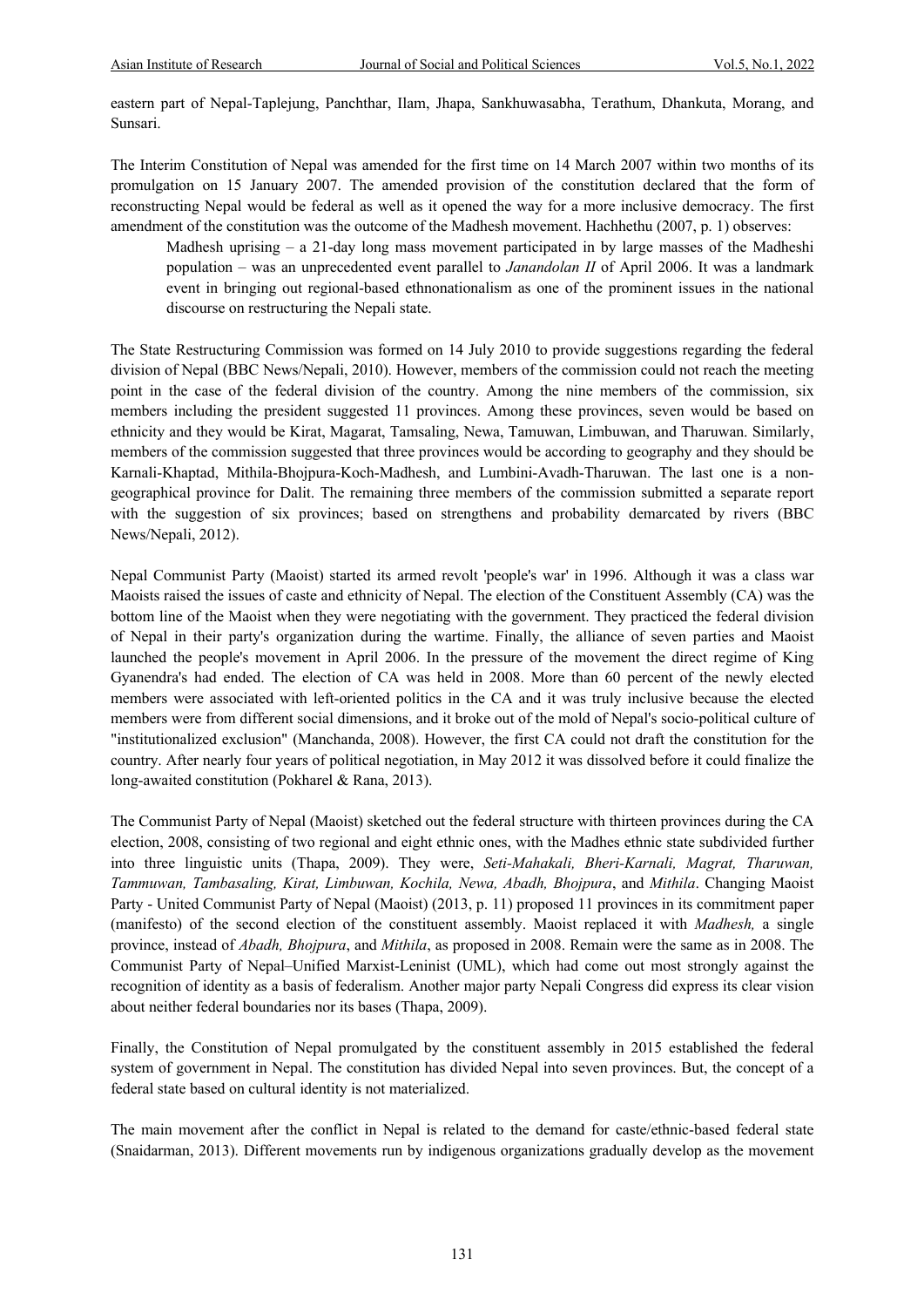for regional autonomy (Gurung, 2013). This kind of identity-based federal state became a more controversial issue among other political parties and people.

American continent can be divided into different areas, not only as of the cultural areas but also natural areas and historical areas in the sense that they are culturally, geographically and historically uniform (Kroeber, 1939). Whatever the ethnic-based provincial states were demanded by different organizations of Nepal, these are cultural/ethnic areas in the sense that within each, culture and ethnicity is relatively uniform; historical areas in the sense that each area is tried to be demarcated based on the separate state before the unification of Nepal, geographical areas in the sense that within each geography is relatively uniform and traditionally in the sense that some areas are traditional homeland of certain ethnic groups. But, sometimes historical areas and geographical areas are overlapping, for example, Limbuwan culture areas. Limbuwan activists demand the Limbuwan state covering the different geographical areas-Himalayan, Hilly, and Terai - on the historical base. There is no inherent reason why peoples of one broad cultural tradition should comprise a political entity (Berreman, 1963).

#### **6. Conclusion**

The social composition of Nepal can be identified based on their geographic origin or homeland. Caste and ethnic activists have demanded different autonomous states as a caste or ethnic state in different geographical regions based on their habitation with similar kinds of caste and ethnicity from the historical period. Likewise, the demand for separate *Madhes Pradesh* is based on both culture and geography. But, the demand for *Tharuhat* based on ethnicity lies in the same region. Yes, some ethnic and cultural groups still concentrate in a certain geographical area but their population is not in majority.

#### **References**

- BBC News/Nepali (2010, July 14). *Decision to form State Reconstruction Commission* (in Nepali). https://www.bbc.com/nepali/news/2010/07/100714\_commission
- BBC News/Nepali (2012, January 31). *State Reconstruction Commission handed over its report to the government* (in Nepali). https://www.bbc.com/nepali/news/2012/01/120131\_state\_restructuring

Berreman, G. D. (1963). Peoples and cultures of the himalayas. *Asian Survey,* 3(6), 289-304.

Bista, D. B. (2001). *Fatalism and development: Nepal's struggle for modernization*. Orient Longman Ltd.

Central Bureau of Statistics (2012). *National Population and Housing Census 2011*. Central Bureau of Statistics, National Planning Commission Secretariat, Government of Nepal.

Government of Nepal (2007). *Interim Constitution of Nepal*. Nepal Law Book Management Committee.

Government of Nepal (2015). *Constitution of Nepal*. Nepal Law Book Management Committee.

Guneratne, A. (2002). *Many tongues one people: the making of Tharu identity in Nepal.* Cornel University Press. Gurung, H. (2003). *Social demography of Nepal.* Himal Books.

Gurung, H. (2005). Nationalism and ethnicity (in Nepali). In M. Desen & P. Wont (eds.) *Sociological thinking in context of Nepal* (in Nepali), pp. 418-446. Social Science Baha.

- Gurung, H. (2066). *From exclusion to inclusion: Socio-political agenda for Nepal* (in Nepali). Samajik Samabesikaran Kosh.
- Gurung, O. (2013). Impact of relisting of ethnic group of Nepal for positive policy (in Nepali). In *Inequality and positive steps: Nepal in global discourse* (in Nepali), pp. 89-93. Himal Kitab.
- Hachhethu, K. (2007, August 22-24). *Madheshi nationalism and restructuring the Nepali state* [Conference presentation]. Centre for Nepal and Asian Studies, Tribhuvan University.
- Hagan, T. (1971). *Nepal* (3<sup>rd</sup> ed.). Oxford and IBH Publishing Company.
- Khambuwan Rastriya Morcha (2010). *Political proposal of Khambuwan* (in Nepali)*.* Khambuwan Rastriya Morcha.
- Kroeber, A. L. (1939). *Cultural and natural areas of native North America*. University of California Press.

Kroeber, A. L. (1963). *Anthropology: Culture, patterns, and processes*. Harcourt Brace Jovanovich.

- Lawoti, M. (2007). Contentious politics and democratizing Nepal. in Lawoti, M. (ed.) *Contentious politics and democratization in Nepal*. Nirala Publication.
- Manchanda, R. (2008). Waiting for 'naya' Nepal. *Economic and Political Weekly* (43/29), 23-26. Rertieved from http://www.jstor.org/stable/40277737. Accessed: 08/12/2014.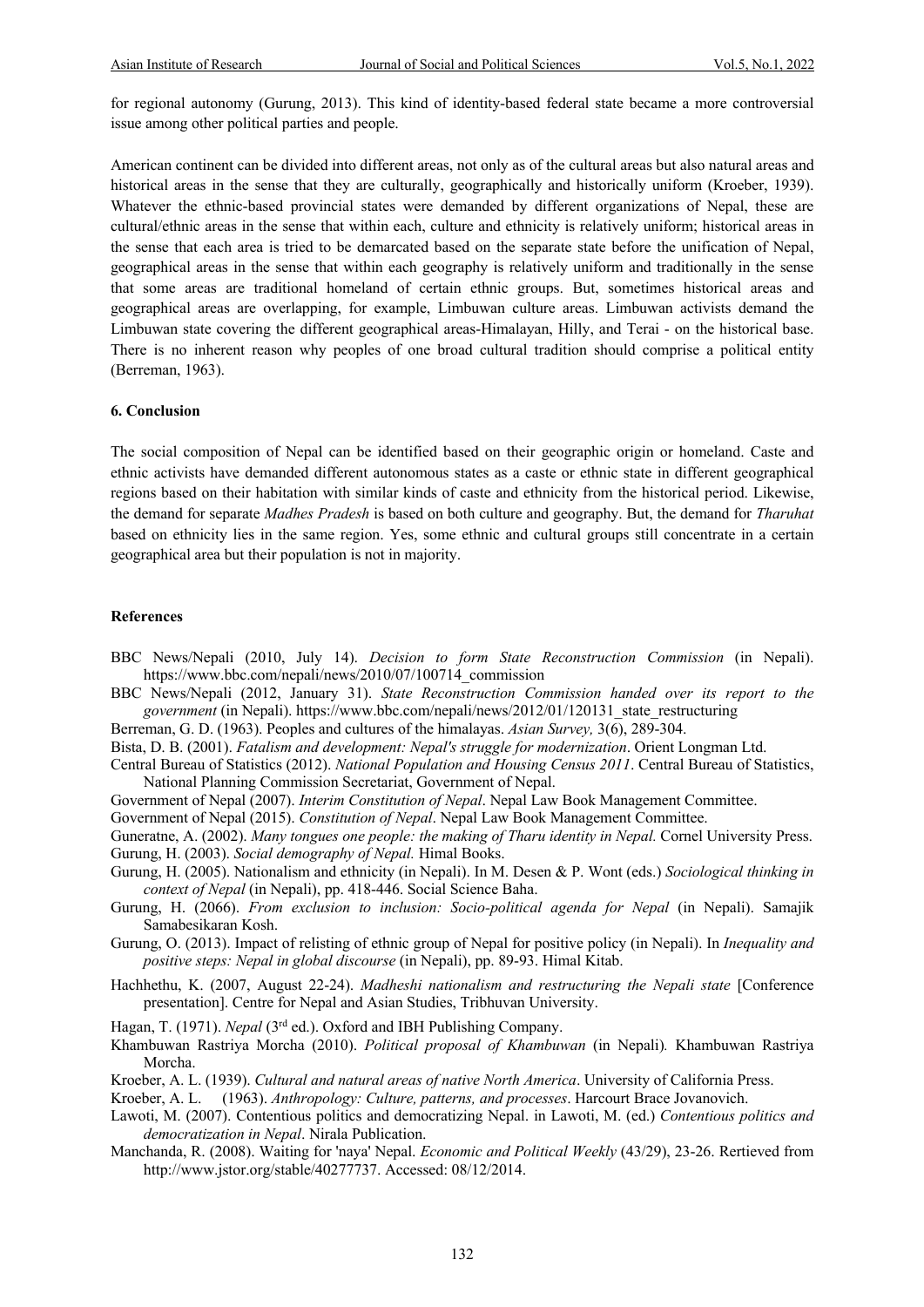McGee, R. J. & Warms, R. L. (ed.) (2013) *Theory in social and cultural anthropology: An encyclopedia*. Sage Publicatin, Inc.

Pokharel, B., & Rana, S. (2013). *Nepal: vote for peace.* Cambridge University Press India Pvt. Ltd.

Sah, A. (2013). Ethnic and indigenous right: Some matters for thinking (in Nepali). In *Inequality and positive steps: Nepal in global discourse* (in Nepali), pp. 51-58. Himal Kitab.

Shrestha, C. B. (1981). *Cultural geography of Nepal.* K. K. Shrestha and K. L. Joshi.

- Skar, H. O. (1995). Myths of origin: the Janajati movement, local traditions, nationalism, and identities in Nepal. *Contributions to Nepalese studies* 22(1), 31-42.
- Snaiderman, S. (2013). Work for separating ethnic federalism and positive step (in Nepali). In *Inequality and positive steps: Nepal in global discourse* (in Nepali), pp. 94-98. Himal Kitab.
- Stiller, L. F. (1975). *The rise of the house of Gorkha: A study in the unification of Nepal (1768-1816)*. The Patna Jesuit Society.
- Tamang, P. (2062). *Ethnicity and nationalism* (in Nepali). Pragati Pustak Sadan.
- Thapa, D. (2009). *Mapping federalism in Nepal*. Himal Book.
- United Communist Party of Nepal (Maoist) (2013). *Commitment paper* (in Nepali). Central Publicity Committee, United Communist Party of Nepal (Maoist).
- Weiss, G. (1973). A scientific concept of culture. *American Anthropologist,* 75, 1376 1413.
- Wissler, C. (1965). *Man and culture.* Thomas Y. Crowell Company.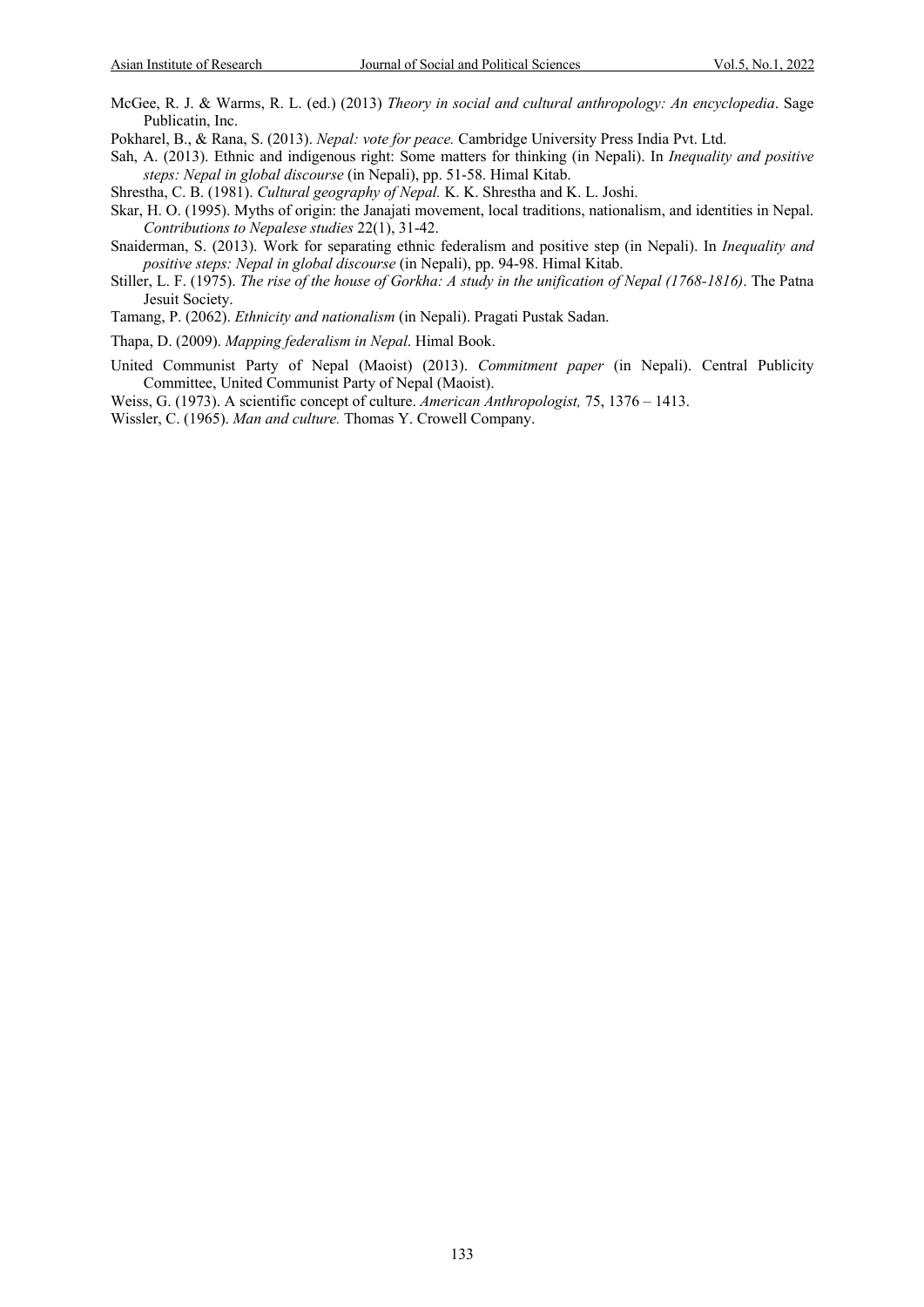## **Appendices**

#### **Table A**

*Caste\ethnic region in Nepal*

| Community                 | <b>Traditional area</b> | Race          |               | <b>Religion</b> |
|---------------------------|-------------------------|---------------|---------------|-----------------|
|                           |                         |               | Mother tongue |                 |
| A. Indigenous $\setminus$ |                         |               |               |                 |
| <b>Ethnicity</b>          |                         |               |               |                 |
| 1. Trans-Himali           | North-west frontier     | Mongoloid     | Tibeto-Burman | Boudha and      |
| 2. Cis-Himali             | Eastern frontier        | Mongoloid     | Tibeto-Burman | Bon             |
| 3. Matwali-Khas           | Western hill            | Caucasoid     | Indo-Aryan    | Boudha          |
| 4. Indigenous (Newar)     | Nepal valley            | Mixed         | Newari        |                 |
| 5. Ethnic group           | Mid & east hill         | Mongoloid     | Tibeto-Burman |                 |
| 6. Ethnic group           | Inner terai & terai     | Mongoloid     | Tibeto-Burman |                 |
| <b>B.</b> Caste groups    |                         |               |               |                 |
| 1. Parbate                | Western hill            | Caucasoid     | Indo-Aryan    | Hindu           |
| 2. Immigrants (Newar)     | Nepal valley            | Mixed         | Tibeto-Burman | Hindu           |
| 3. Madheshi               | Southern frontier       | Caucasoid     | Indo-Aryan    | Hindu           |
| C. Others                 |                         |               |               |                 |
| 1. Muslim                 | Southern frontier       | Caucasoid     | Indo-Aryan    | Muslim          |
| 2. Marwari                | Southern frontier       | Caucasoid     | Indo-Aryan    | Jain            |
| 3. Christian              | Southern frontier       | Miscellaneous | Miscellaneous | Christian       |

*Note*. Extracted from Gurung (2003)

#### **Table B**

*Population Nepal by caste/ethnicity*

| <b>Caste and Ethnicity</b> | Number     | Percent |
|----------------------------|------------|---------|
| Total                      | 26,494,504 | 100.00  |
| Chhetri                    | 4,398,053  | 16.60   |
| Brahman - Hill             | 3,226,903  | 12.18   |
| Magar                      | 1,887,733  | 7.12    |
| Tharu                      | 1,737,470  | 6.56    |
| Tamang                     | 1,539,830  | 5.81    |
| Newar                      | 1,321,933  | 4.99    |
| Musalman                   | 1,164,255  | 4.39    |
| Kami                       | 1,258,554  | 4.75    |
| Yadav                      | 1,054,458  | 3.98    |
| Rai                        | 620,004    | 2.34    |
| Gurung                     | 522,641    | 1.97    |
| Damai/Dholi                | 472,862    | 1.78    |
| Limbu                      | 387,300    | 1.46    |
| Thakuri                    | 425,623    | 1.61    |
| Sarki                      | 374,816    | 1.41    |
| Teli                       | 369,688    | 1.40    |
| Chamar/Harijan/Ram         | 335,893    | 1.27    |
| Koiri/Kushwaha             | 306,393    | 1.16    |
| Kurmi                      | 231,129    | 0.87    |
| Sanyasi/Dasnami            | 227,822    | 0.86    |
| Dhanuk                     | 219,808    | 0.83    |
| Musahar                    | 234,490    | 0.89    |
| Dusadh/Pasawan/Pasi        | 208,910    | 0.79    |
| Sherpa                     | 112,946    | 0.43    |
| Sonar                      | 64,335     | 0.24    |
| Kewat                      | 153,772    | 0.58    |
| Brahman - Tarai            | 134,106    | 0.51    |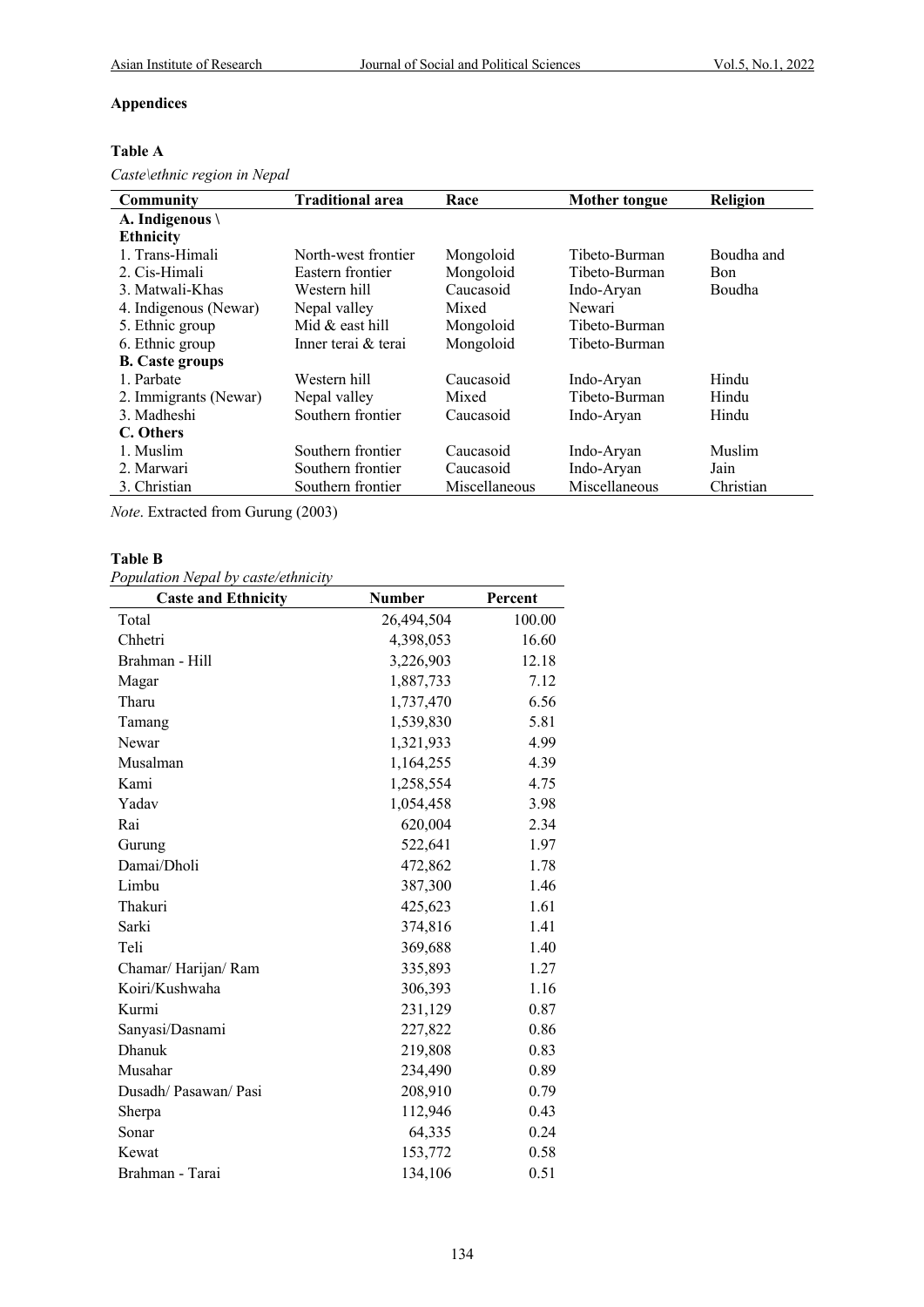| Kathabaniyan       | 138,637         | 0.52 |
|--------------------|-----------------|------|
| Gharti/Bhujel      | 118,650         | 0.45 |
| Mallaha            | 173,261         | 0.65 |
| Kalwar             | 128,232         | 0.48 |
| Kumal              | 121,196         | 0.46 |
| Hajam/Thakur       | 117,758         | 0.44 |
| Kanu               | 125,184         | 0.47 |
| Rajbansi           | 115,242         | 0.43 |
| Sunuwar            | 55,712          | 0.21 |
| Sudhi              | 93,115          | 0.35 |
| Lohar              | 101,421         | 0.38 |
| Tatma/Tatwa        | 104,865         | 0.40 |
| Khatwe             | 100,921         | 0.38 |
| Dhobi              | 109,079         | 0.41 |
| Majhi              | 83,727          | 0.32 |
| Nuniya             | 70,540          | 0.27 |
| Kumhar             | 62,399          | 0.24 |
| Danuwar            | 84,115          | 0.32 |
| Chepang /Praja     | 68,399          | 0.26 |
| Halwai             | 83,869          | 0.32 |
| Rajput             | 41,972          | 0.16 |
| Kayastha           | 44,304          | 0.17 |
| Badhaee            | 28,932          | 0.11 |
| Marwadi            | 51,443          | 0.19 |
| Satar/ Santhal     | 51,735          | 0.20 |
| Jhangad/Dhagar     | 37,424          | 0.14 |
| Bantar/Sardar      | 55,104          | 0.21 |
| Baraee             | 80,597          | 0.30 |
| Kahar              | 53,159          | 0.20 |
|                    | 36,988          | 0.14 |
| Gangai<br>Lodh     |                 | 0.12 |
| Rajbhar            | 32,837<br>9,542 | 0.04 |
| Thami              | 28,671          | 0.11 |
| Dhimal             |                 |      |
| <b>Bhote</b>       | 26,298          | 0.10 |
| Bin                | 13,397          | 0.05 |
| Gaderi/Bhedihar    | 75,195          | 0.28 |
|                    | 26,375          | 0.10 |
| Nurang             | 278             | 0.00 |
| Yakkha             | 24,336          | 0.09 |
| Darai              | 16,789          | 0.06 |
| Tajpuriya          | 19,213          | 0.07 |
| Thakali            | 13,215          | 0.05 |
| Chidimar           | 1,254           | 0.00 |
| Pahari             | 13,615          | 0.05 |
| Mali               | 14,995          | 0.06 |
| Bangali            | 26,582          | 0.10 |
| Chhantyal/Chhantel | 11,810          | 0.04 |
| Dom                | 13,268          | 0.05 |
| Kamar              | 1,787           | 0.01 |
| Bote               | 10,397          | 0.04 |
| Brahmu/Baramo      | 8,140           | 0.03 |
| Gaine              | 6,791           | 0.03 |
| Jirel              | 5,774           | 0.02 |